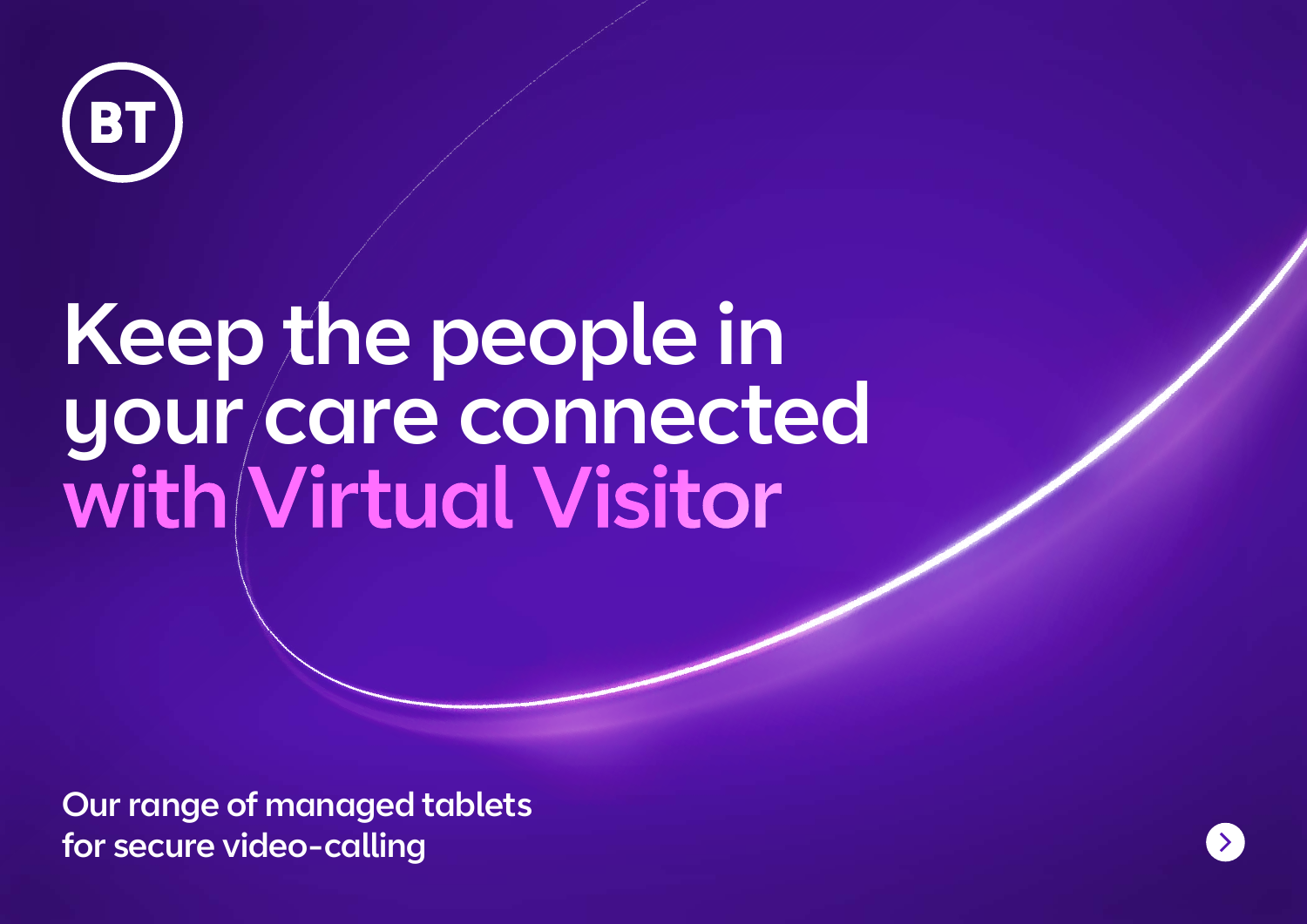

*["The Life Lines project](https://www.kingshealthpartners.org/our-work/lifelines/about-lifelines) found a simple, reliable and secure method for connecting patients, family members and medical teams. Importantly for us, the solution works with Trust information governance procedures."*

**Professor Louise Rose** King's College London

### Visiting has been suspended

Facilities like hospitals and care homes have restricted visitors to stop the spread of coronavirus. This means many patients and residents aren't able to see loved ones face-to-face.

Staff have tried to find solutions, including offering their personal phones to the people in their care. But sharing phones could compromise data security and risks spreading disease.

Given the risks to safety and security, hospital patients and care home residents need specialised technology to stay connected during the pandemic.

That's why we developed Virtual Visitor - a range of managed tablets for secure video-calling.

*"By collaborating with our technology partners and working closely with Guy's and St Thomas', we delivered the solution in just three working days. And we're geared up to help other facilities introduce new technologies to manage the impact of coronavirus."*

**Gerry McQuade** CEO of Enterprise, BT

### Our tablets were developed with Guy's and St Thomas'

We worked with the Life Lines Project and Guy's and St Thomas' to develop something very special: a 4G-enabled tablet that can be used in Intensive Care Units and other clinical environments.

The tablets are preconfigured with security services and video-calling apps, and come fitted with cases and screen protectors. They're ready to use, right out the box.

After seeing the positive impact of the tablets in the trail with Guy's and St Thomas', we worked with our partners to equip 230 ICUs with more than a thousand devices in under a month.

Now we're offering secure, managed tablets to wards and care facilities across the country.

2